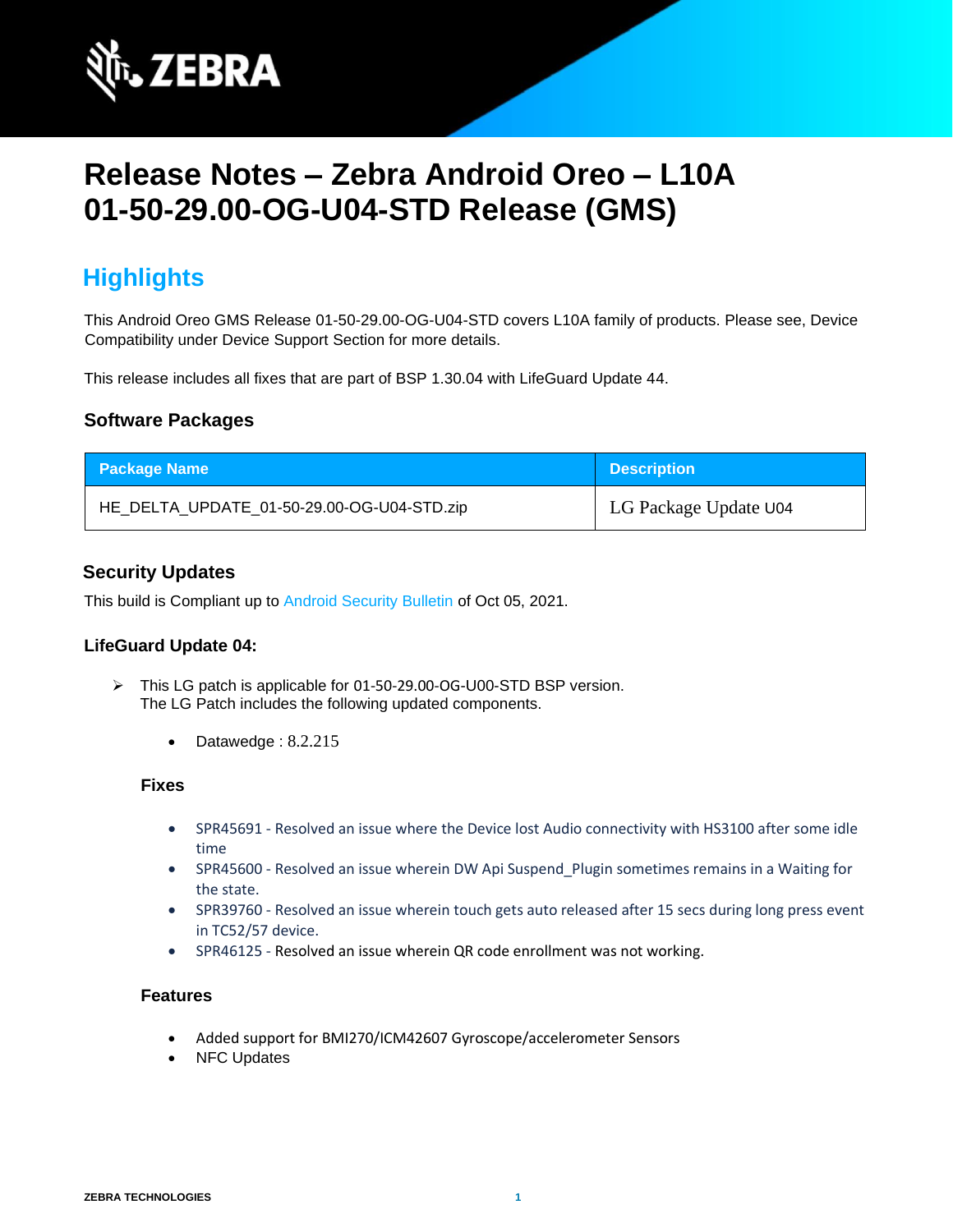

#### **Cellular carrier supported**

AT&T, Verizon Wireless, Sprint, Telstra, and ROW (Rest of World).

#### **Version Information**

Below Table contains important information on versions**.**

| <b>Description</b>          | <b>Version</b>                                      |
|-----------------------------|-----------------------------------------------------|
| <b>Product Build Number</b> | 01-50-29.00-OG-U04-STD                              |
| <b>Android Version</b>      | 8.1.0                                               |
| Security Patch level        | Oct 05, 2021                                        |
| Linux Kernel                | 4.4.78                                              |
| <b>Component Versions</b>   | Please see Component Version under Addendum section |

## **Usage Notes**

- This release includes all fixes that are part of BSP 1.30.04 with LifeGuard Update 44.
- Devices with BMI270/ICM42607 Gyroscope/accelerometer Sensor shouldn't use software released before 01- 50-29.00-OG-U04. To identify the Gyroscope/accelerometer sensor on the device users can check the ro.config.device.gyro property using getprop command from adb.
- The installed Gyroscope/Accelerometer sensors can be identified either in SETTINGS or via ADB command:

#### **SETTINGS**

a. Devices with BMI270/ ICM42607 Gyroscope/accelerometer sensor will list sensor type as BMI270/ ICM42607 on "Settings-->About phone-->SW components-->Gyroscope" or "Settings-- >About phone-->SW components -- >Accelerometer".

#### **ADB**

Check the ro.config.device.gyro & ro.config.device.accelerometer property using **getprop** command from adb.

- a. Devices with **BMI270** Gyroscope/accelerometer sensor will have ro.config.device.gyro = 32 ro.config.device.accelerometer=120
- b. Devices with **ICM42607** Gyroscope/accelerometer sensor will have ro.config.device.gyro = 260 ro.config.device.accelerometer=2052

BMI270/ICM42607 Gyroscope/accelerometer sensor devices require 01-50-29.00-OG-U04-STD or higher to ensure full G-sensor functionality

• L10A devices with new display ZBR\_R47 and touch EXC86H82 cannot be downgraded to BSPs below 01-50- 29.00-OG-U00-STD.

To identify display type, users can check 'ro.config.device.display' property using getprop command from adb.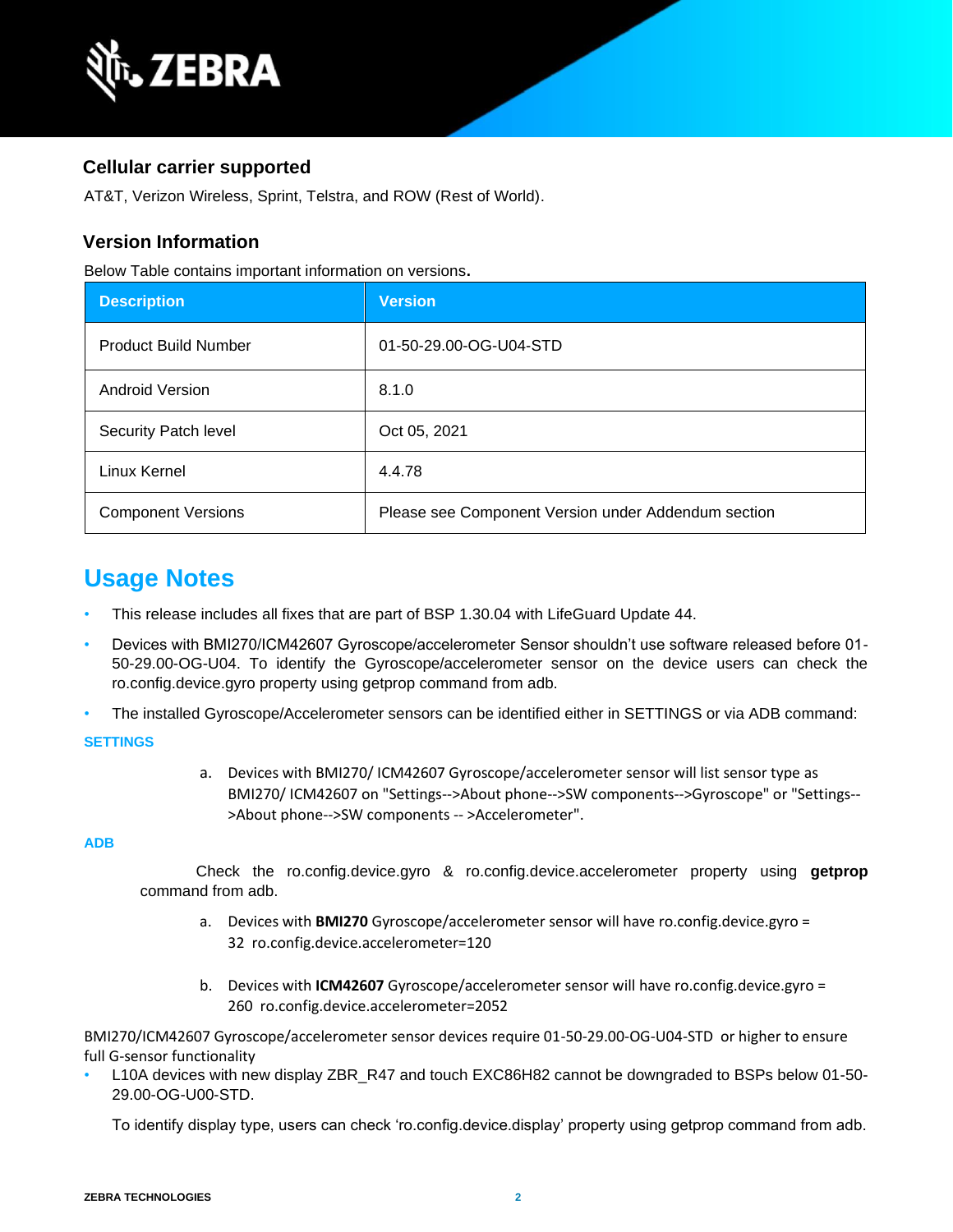

- o Devices with new display ZBR\_R47 will have [ro.config.device.display]: [513]
- o Devices with display EP101R1912N1000TG will have [ro.config.device.display]: [2001]

To identify touch type, users can check 'ro.config.device.touch property using getprop command from adb.

- o Devices with new touch EXC86H82 will have [ro.config.device.touch]: [32770]
- o Devices with touch EXC3161 will have [ro.config.device.touch]: [32768]
- Devices with WLAN Front End Module 45868, LG CFE Patch U41 or above is a Mandatory patch for BSP 1.30.04.
	- o WLAN Front End Module can be identified using adb shell getprop ro.config.device.wlan\_fem [ro.config.device.wlan\_fem]: [QM45868]

## **Important Links**

- **Requirements and Instructions** 
	- o [Installation and setup instructions](https://www.zebra.com/content/dam/zebra_new_ia/en-us/software/operating-system/helios/oreo-os-update-instructions.pdf)
- [Zebra Techdocs](https://techdocs.zebra.com/)
- **[Developer Tools](https://developer.zebra.com/)**

## **Upgrade Options**

Below table provides detailed information on shortest path to upgrade based on current version of software.

| <b>Current Software</b><br><b>Version on Device</b> | <b>Steps to get to this Release</b>                                                                                                                                                                                                                                                          | <b>Comments</b>                                                                                                      |
|-----------------------------------------------------|----------------------------------------------------------------------------------------------------------------------------------------------------------------------------------------------------------------------------------------------------------------------------------------------|----------------------------------------------------------------------------------------------------------------------|
| 01-21-18.00-OG-Uxx<br>01-23-18.00-OG-Uxx            | Apply Full Package Update<br>HE FULL UPDATE 01-50-29.00-OG-U00-STD.zip<br><b>Followed by</b><br>Apply Delta Update<br>HE_DELTA_UPDATE_01-50-29.00-OG-U04-STD.zip                                                                                                                             | <b>Full Package</b><br>Update                                                                                        |
| 01-30-04.00-OG-Uxx                                  | <b>Option 1: Apply Delta Package Update</b><br>HE DELTA UPDATE 01-30-04.00-OG TO 01-50-29.00-<br>OG.zip<br><b>Option 2: Apply Full Package Update</b><br>HE_FULL_UPDATE_01-50-29.00-OG-U04-STD.zip<br><b>Followed by</b><br>Apply Delta Update<br>HE_DELTA_UPDATE_01-50-29.00-OG-U04-STD.zip | Option 1 is<br>recommended as<br>size of Delta<br>package update is<br>smaller compared<br>to Full Package<br>Update |
| 01-50-29.00-OG-Uxx                                  | Apply Delta Update<br>HE_DELTA_UPDATE_01-50-29.00-OG-U04-STD.zip                                                                                                                                                                                                                             |                                                                                                                      |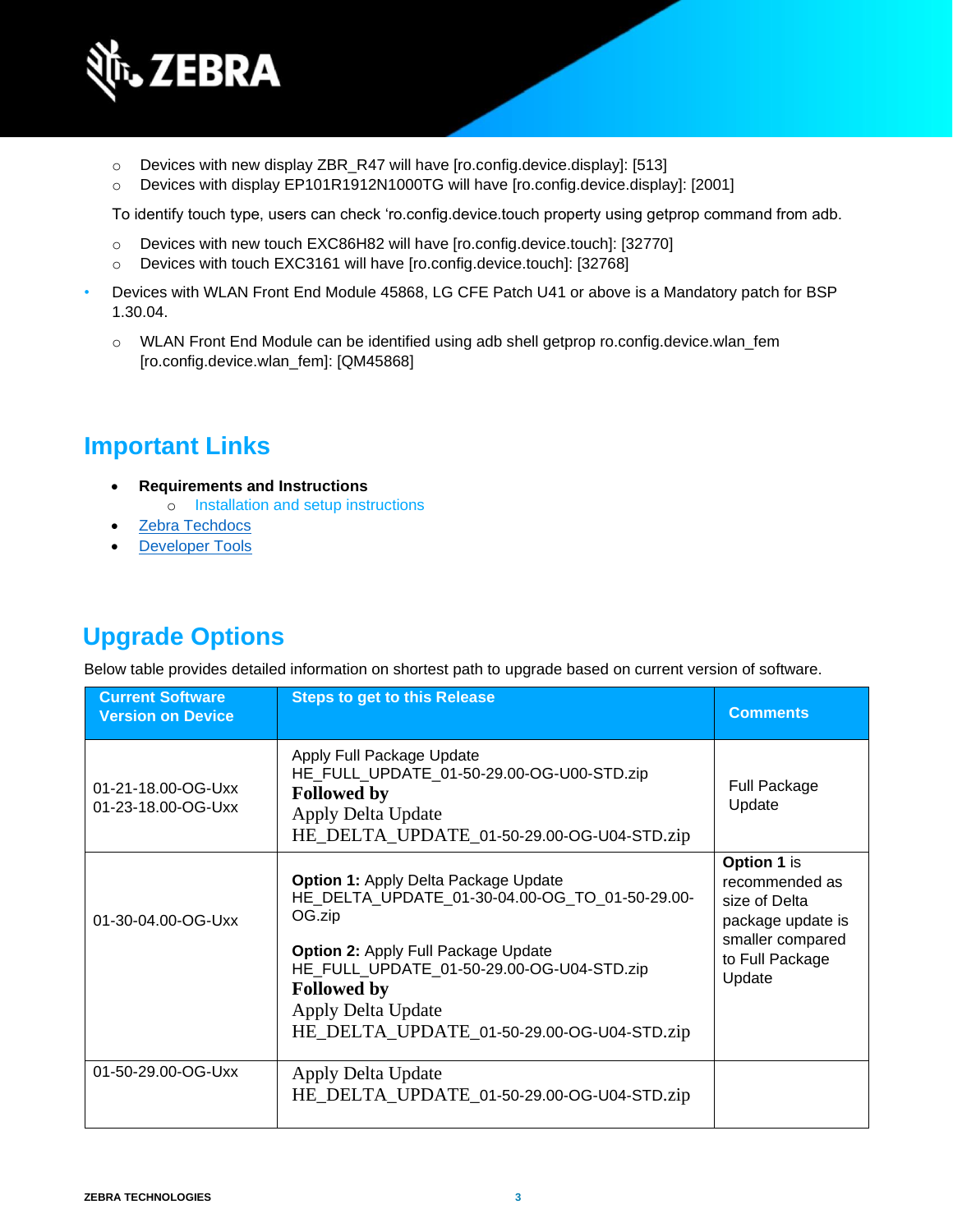

## **Known Constraints and Workarounds**

- WiFi sleep policy set to "Always" (Android O limitation)
- As GMS Restricted Mode is available in this release, Customers using Enable/Disable GMS apps may want to consult the settings types for App Manager, Power Manager and GMS Manager in Zebra's Tech Docs. Functionality originally in Enable/Disable GMS apps (App Manager) has been moved to GMS Restricted Mode (GMS Manager).
- Some devices operate at 320 dpi. This screen configuration results in the majority of the AOSP applications displaying content consistently in both portrait and landscape modes. In most cases if the application layout is not optimal in landscape it is optimal in portrait or vice versa. However, there are a few applications that do not render properly in either portrait or landscape. In this case the suggested alternative is to change the display size using the bundled Display Settings APK or use settings menu to change the display size and font size (settings  $\Box$  Display  $\Box$  Advanced settings  $\Box$  Display Size / Font Size).
- Upgrading from a higher SPL level in Oreo to a lower SPL level in A10, will result in loss of user data.
- Illumination brightness is set to maximum by default for SE4710 and SE4750 Scan Engines.

### **Device Support**

This software release has been approved for use on the following devices.

| <b>Device Family</b> | <b>Part Number</b>                                                                                                                                      | <b>Device Specific Manuals and</b><br><b>Guides</b> |
|----------------------|---------------------------------------------------------------------------------------------------------------------------------------------------------|-----------------------------------------------------|
| L <sub>10</sub> AW   | RTL10B1-xxAxxX0x00A6 (ROW)<br>RTL10B1-xxAxxX0x00IN (India)<br>RTL10B1-xxAxxX0x00NA (NA)<br>Note: 'x' Stands for wild card for different configurations. | L <sub>10</sub> Home Page                           |

### **Addendum**

#### **Component Versions**

| <b>Component / Description</b> | <b>Version</b> |
|--------------------------------|----------------|
| AnalyticsMgr                   | 2.4.0.1254     |
| <b>Battery Management</b>      | Version: 1.4.2 |